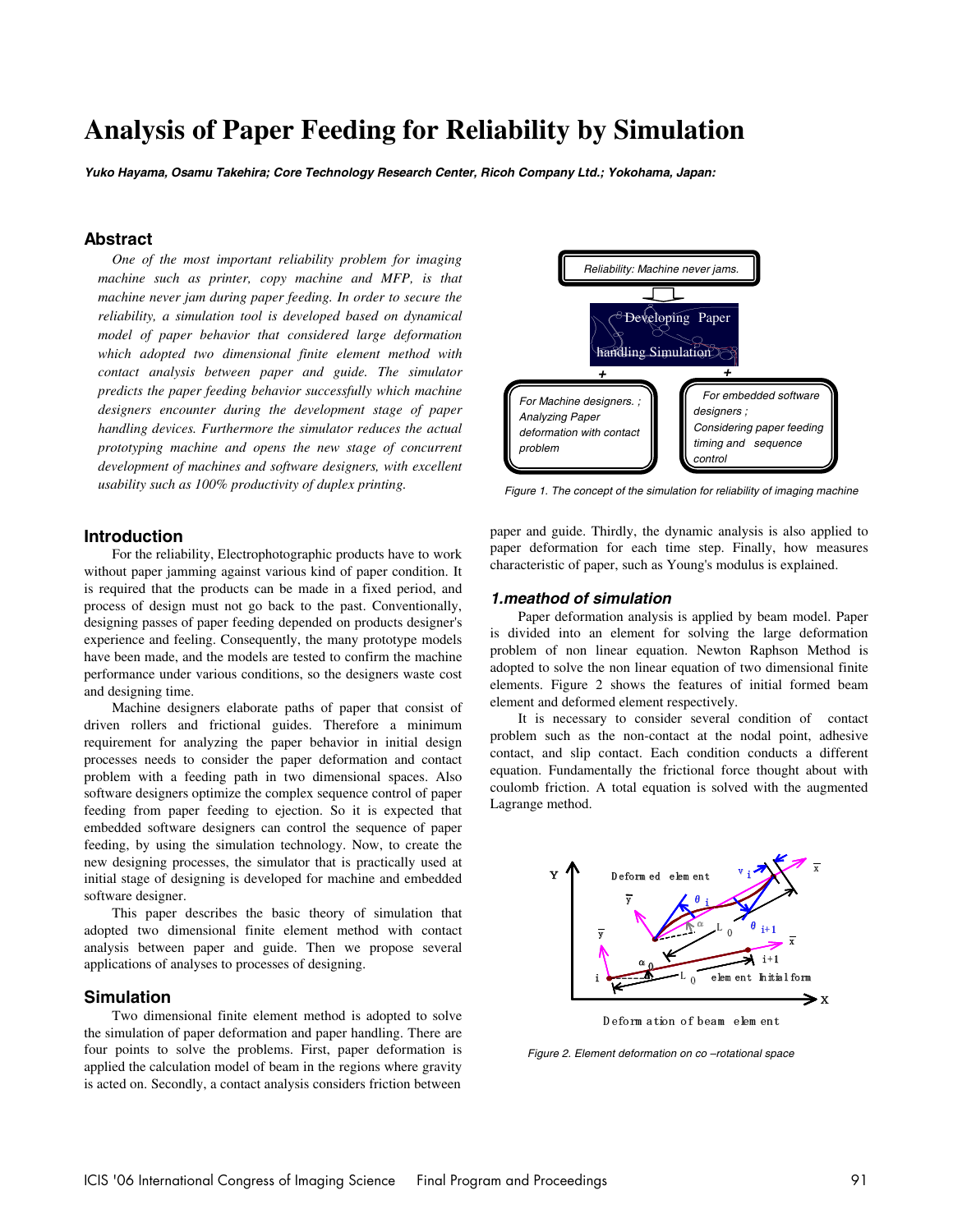The equation of motion for paper feeding considered dumping. Houbolt method is used to solve the equation that is expected to dumping of high frequency. Furthermore algorithm of expanded Houbolt method was used for convenience of a user, because the time step of calculation can change arbitrarily.

## **2. Paper characteristic**

A paper deformation demanded Young's modulus that is able to measure experimentally. In order to pursue Young's modulus, long cutting tested paper holds in shaker with acceleration sensor, and frequency of the tested paper vibration is measured by laser displacement sensor. Figure 4 shows the amplitude ratio with frequency. When the amplitude ratio is peak, resonance frequency fr leads the Young's modulus E.

Young's modulus is

$$
E = \frac{48\pi^2 L^4 d}{m^4 t^2} \, \text{fr}^2 \tag{1}
$$

where is length, p is density, t is thickness, and vibration mode fixed number m.

Young's modulus of each kind of paper is measured with this way. Young's modulus is used when paper deformation is simulated in FEM.



Figure 3. Measured frequency for paper characteristic

# **3.Comparison**

For comparisons to the theoretical predictions from the finite element model, an experiment with bending shape of paper supported horizontally at one side is compared with numerical computation.

Figure 4 shows the comparison of measured bending shape (Experiment) to calculated paper shape, differing in length of paper: L=100mm, 150mm, 200mm respectively. In case of L=100, experiment result is consistent with the simulation result. However the bending shape of simulation is slightly harder than experiment over L=150mm. But, with a point to use for a design tool, simulation result thinks enough to use.

As inspection of dynamic analysis, a paper  $L = 125$ mm that is horizontally fastened in one side, another side is released, then free- vibration is measured for paper edge. Figure 5 shows that the measured vibration dumping is compared with simulated vibration. A result of vibration with simulation is slightly smaller than experiment, but a result of simulation agrees with the experiment values.



Figure 4. Comparison with paper bending shape



Figure 5. Comparison with paper dumping

# **Application**

.

Various applications of this simulation are used for high reliability at an early stage. Three examples will be described.

#### **1.Design for sequence control software**

In order to reduce of using paper volume, we should give 100% duplexing productivity; to create double side copying as same as single side copying. Therefore, the control of paper feeding timing becomes complicated and designing process can not catch up by an embedded software designer's ability.



Figure 6. Sequence in the MFP machine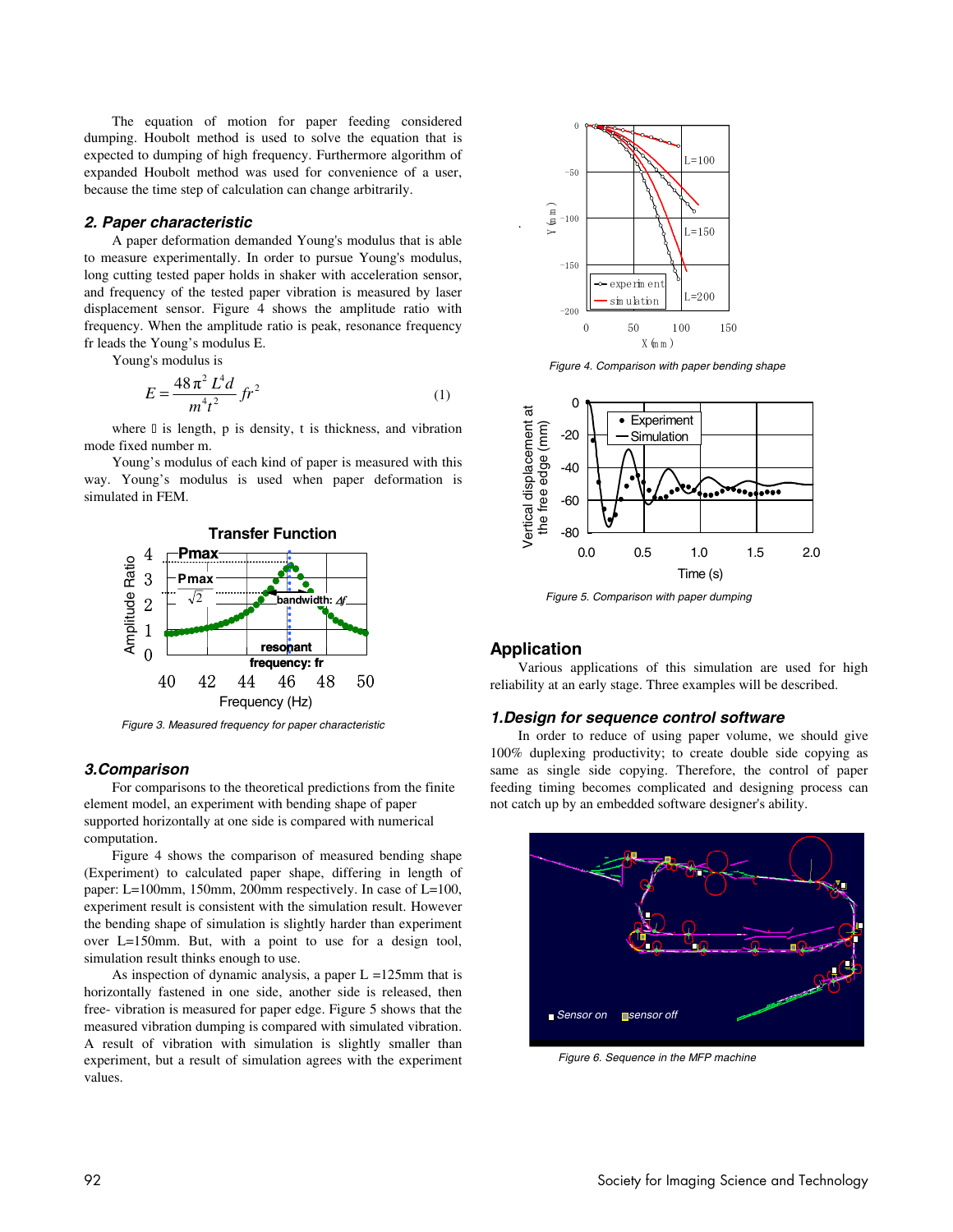It is expected that a total layout design of machine and embedded software for paper feeding timing are developed using simulator of the paper feeding. Figure 6 shows total layout of paper feeding pass from paper feeding to ejection with the sensors, which sense the paper positions. The embedded software controls rollers for paper feeding when the sensors are acting. The simulator informs us where papers are passing and which rollers should move virtually. So this simulation tool have helped embedded software designers, who create new solutions of paper feeding timing.

## **2. Design of paper feeding path for ADF**

One kind of Auto Document Feeder (that is ADF) for imaging device is seat through system. It is the system that image on the original paper is scanned when the paper pass through on the fixed CCD in the main machine. So velocity of paper directly influences the accuracy of image quality. Therefore it is necessary to control the paper feeding velocity precisely. Figure 7 shows the layout of seat through system in ADF. In this layout, a paper is sent from the left, and an image on the original paper is passing across the read line over exposure glass. The feeding velocity of paper deteriorates temporarily when paper edge hits to the scale guide in this path, and a reading error of scan image occurs, that is shown in Figure 8 (b). Figure 8 (a) shows both the paper velocity measured by Laser Doppler Vibrometer in ADF through the path and the calculated velocity by simulation. Simulation result is compared with actual velocity.



Figure 9. Velocity of paper and image in modified path of ADF

 $(a)$  (b)

 $Ti<sub>m</sub>$ 

In order to confirm what kind of error in this phenomenon, the guide of paper feeding path in ADF was modified. And both a simulation and an experiment measure the velocity. Figure 9(a) shows the paper velocity in the modified path. Change of velocity became small obviously. Furthermore the reading image becomes better like Figure 9(b) shows.

# **3. Analysis of paper attraced to fusing roller by electrostatic force**

 In order to analyze paper deformation, which is attracted to fusing roller by electrostatic force, simulations of paper feeding in electrostatic field are carried out.

When a paper passes trough fusing rollers, the paper is charged by minute friction with surface of fusing rollers. And the paper attracts to fusing roller to one side, and causes jamming. If we may know the charge on both paper and fusing roller, the acted electrostatic force can be calculated using electrostatic field simulation. Then using paper feeding analysis and electrostatic force calculation, deformation of paper that attracted to fusing roller is simulated. Figure 10 shows the flow of simulating paper deformation acting electrostatic force. First, charge is given to a paper and fusing rollers, and the electrostatic field is simulated, next electrostatic force acting on paper is calculated. The calculated electrostatic force is given to paper handling simulation, and paper deformation is calculated. The gap between paper and fusing roller become under determined value, then convergence and the step proceed next. Figure 11 shows the paper deformation compared with the simulation behavior and the pictures that are taken by high speed camera. The result of simulation agrees with the experimental result the paper deformation attracted to fusing roller by electrostatic force calculated. Consequently when the charge that occurs on paper and fusing roller is known, we can verify paper deformation attracted to rollers.



Figure 10. Workflow of simulation of paper deformation, which given electrostatic force